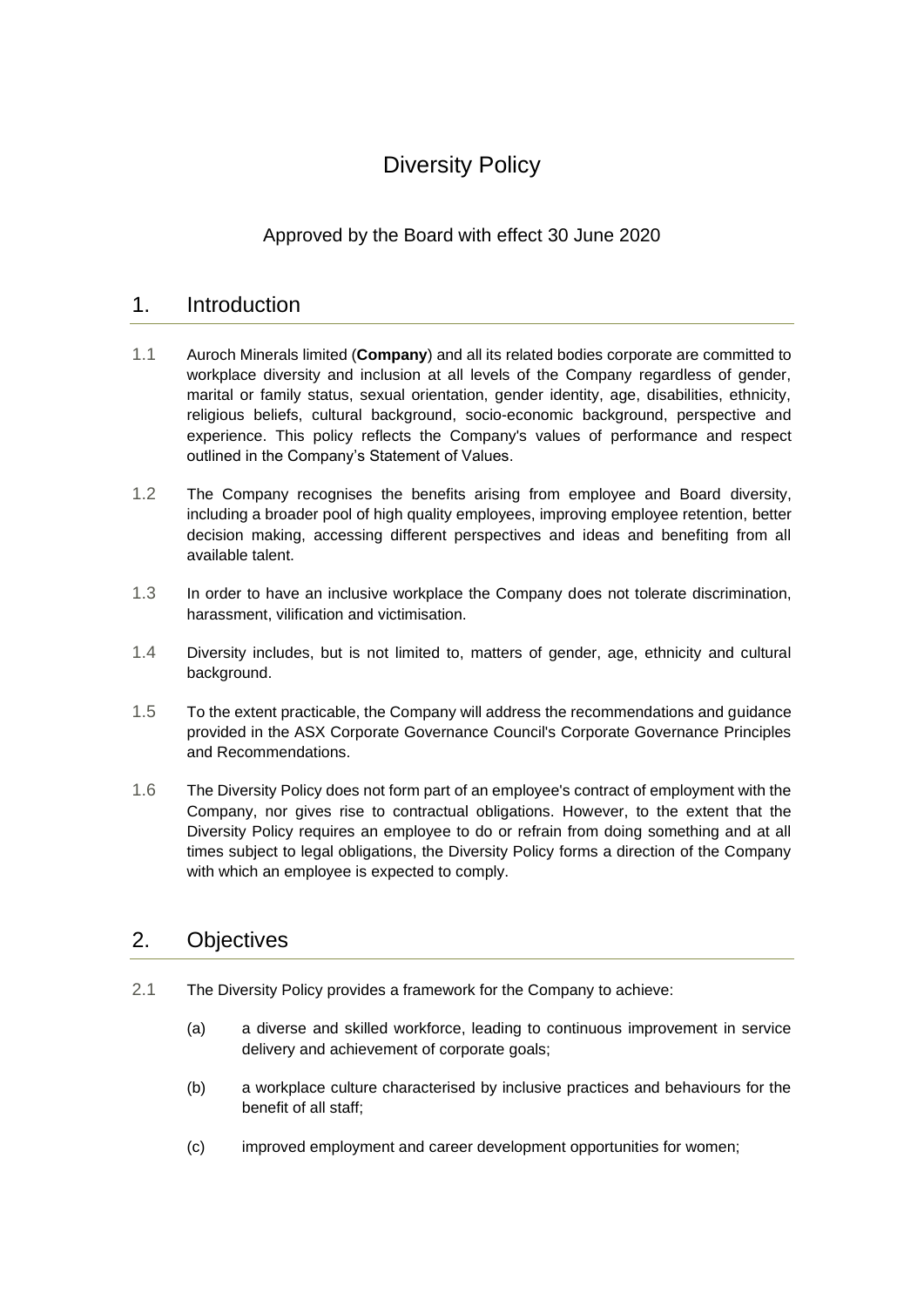- (d) a work environment that values and utilises the contributions of employees with diverse backgrounds, experiences and perspectives through improved awareness of the benefits of workforce diversity and successful management of diversity; and
- (e) awareness in all staff of their rights and responsibilities with regards to fairness, equity and respect for all aspects of diversity,

(collectively, the **Objectives**).

2.2 The Diversity Policy does not impose on the Company, its directors, officers, agents or employee any obligation to engage in, or justification for engaging in, any conduct which is illegal or contrary to any anti-discrimination or equal employment opportunity legislation or laws in any State or Territory of Australia or of any foreign jurisdiction.

#### 3. Responsibilities

#### 3.1 **The Board's commitment**

- (a) The Board is committed to workplace diversity, with a particular focus on supporting the representation of women at the senior level of the Company and on the Board.
- (b) The Board is responsible for developing measurable objectives and strategies to achieve the objectives of the Diversity Policy (**Measurable Objectives**) and monitoring the progress of the Measurable Objectives through the monitoring, evaluation and reporting mechanisms listed below.
- (c) The Board will also set Measurable Objectives for achieving gender diversity and monitor their achievement.
- (d) The Board will conduct all Board appointment processes in a manner that promotes gender diversity, including establishing a structured approach for identifying a pool of candidates, using external experts where necessary.

#### 3.2 **Strategies**

Whilst always committed to ensuring that the Company has recruits, employs and develops the best possible people, the Company's diversity strategies include:

- (a) recruiting from a diverse pool of candidates for all positions, including senior management and the Board;
- (b) the requirement of at least **one** female candidate to be shortlisted for all appointments including executive and Board positions if a suitably qualified candidate exists in the applications;
- (c) reviewing succession plans to ensure an appropriate focus on diversity;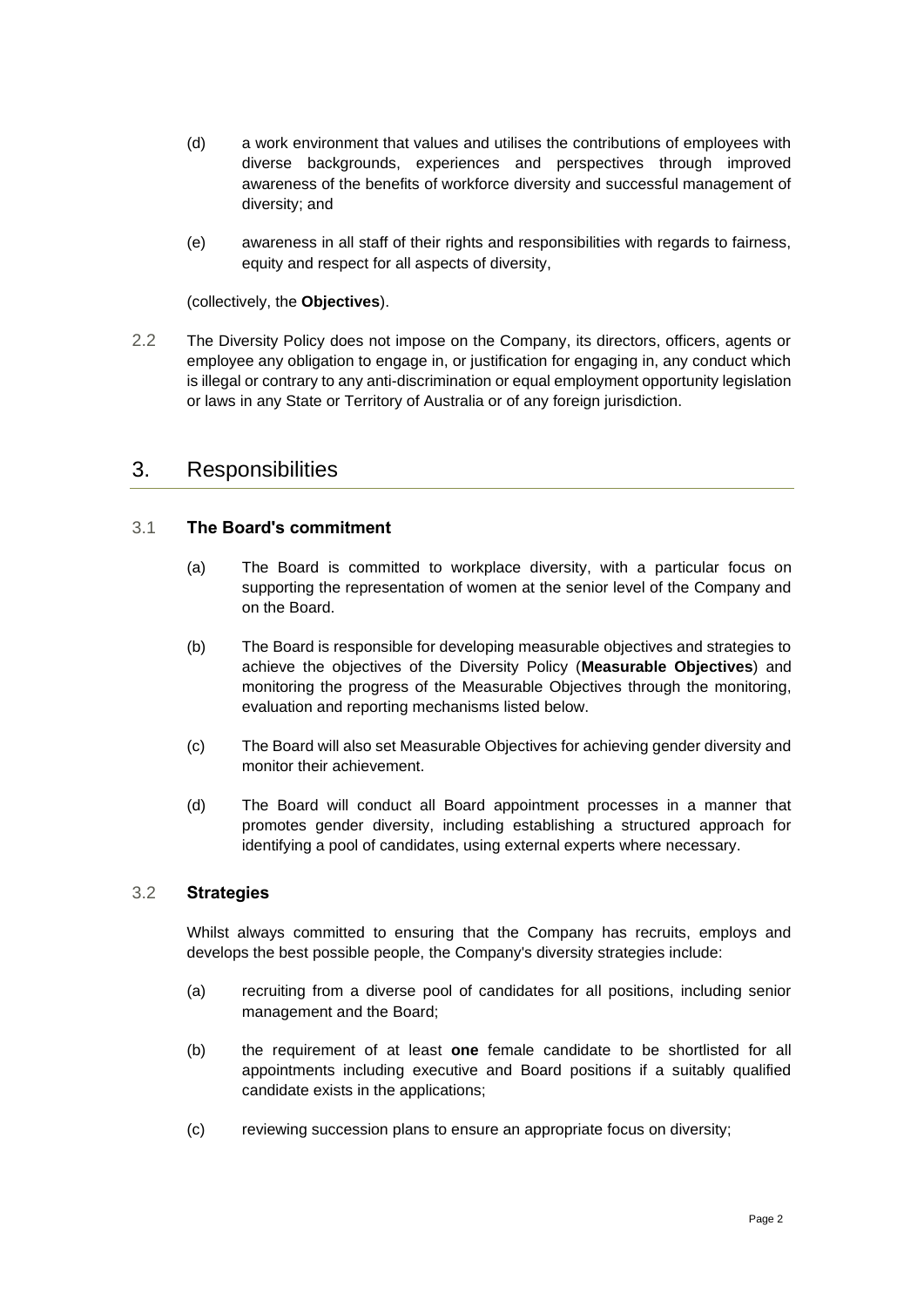- (d) identifying specific factors to take account of in recruitment and selection processes to encourage diversity;
- (e) developing programs to develop a broader pool of skilled and experienced senior management and Board candidates, including, workplace development programs, mentoring programs and targeted training and development;
- (f) provide opportunities for employees on extended parental leave to maintain their connection to the entity;
- (g) promote workplace structures that assist employees balance their work, family and other responsibilities effectively and assist in the development of a more diverse pool of skilled and experienced employees whilst improving performance, developing a culture which takes account of domestic responsibilities of employees; and
- (h) any other strategies the Board develops from time to time.

#### 4. Monitoring and evaluation

- 4.1 The Managing Director will monitor the progress and report to the Board on the effectiveness of diversity related initiatives.
- 4.2 The Board will monitor the scope and currency of this policy annually.
- 4.3 The Company is responsible for implementing, monitoring and reporting on the Measurable Objectives.
- 4.4 Measurable Objectives must be reviewed and set annually;
	- (a) Measurable Objectives as set by the Board will be included in the annual key performance indicators for the Managing Director and senior executives.
	- (b) In addition, the Board will review progress against the Objectives as a key performance indicator in its annual performance assessment.
	- (c) Measurable Objectives must be reviewed and set annually.

## 5. Reporting

The Board will include in the Annual Report each year:

- (a) the Measurable Objectives, set by the Board for that year;
- (b) progress against the Measurable Objectives; and
- (c) either: